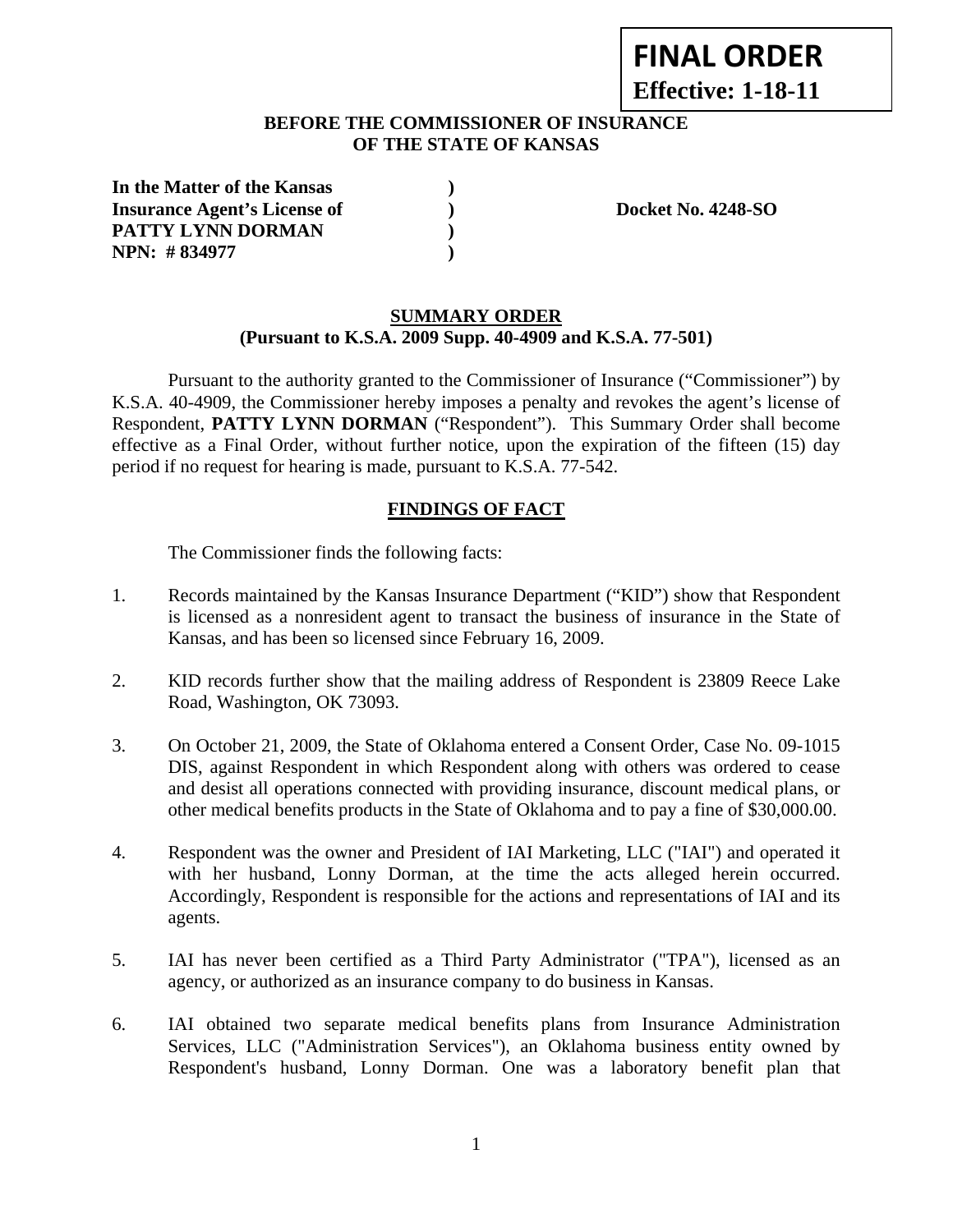purportedly would negotiate laboratory fees. The other was a plan that purportedly would negotiate doctor visit fees and, in addition, pay \$25.00 per visit.

- 7. IAI also contracted with Guarantee Trust Life ("GTL") to market and administer a life policy with a "Critical Illness" accelerated benefit rider.
- 8. IAI bundled the discount plans and the GTL life policy and provided the package to Administrative Services, Equal Health, United Health and Life Corp. ("United Health"), and Insurance Advisors, Inc. ("Insurance Advisors") for sale.
- 9. Administrative Services, Equal Health, United Health, and Insurance Advisors marketed the GTL life policy and the discount plans as health insurance.
- 10. IAI represented to Kansas consumers that it provided administrative services as a TPA for the GTL life policy and the discount plans.
- 11. IAI knew that the life policy and the discount plans were not health insurance.
- 12. The discount plans were not registered with the Kansas Secretary of State and for that reason IAI and its associated agents were not authorized to market or administer them in Kansas.
- 13. KID records show that the plans IAI administered did not pay the benefits promised and did not refund premiums in a timely manner when the policies were cancelled.
- 14. The facts that support the statements set forth in paragraphs 3 to 13 are set forth in paragraphs 15 to 46 below.
- 15. On April 8, 2010, KID received a complaint from B. L. M., Patient Accounts Supervisor for Lawrence Memorial Hospital ("Lawrence Memorial"), regarding two patients, Ms. J. H. and Mr. H. Z.
- 16. The complaint stated that Ms. J. H. and Mr. H. Z. presented cards to Lawrence Memorial that purported to be insurance cards.
- 17. According to the notations on Ms. J. H.'s and Mr. H. Z.'s cards, they had been issued by Administration Services and were administered by IAI.
- 18. The cards appeared to be insurance cards for the following reasons: Ms. J. H.'s card was captioned ADVANT PLAN 100. Mr. H. Z's. card was captioned Health Plus 700. On both cards, the insured was directed to call 24 hours in advance to activate coverage for various medical procedures. The term "insured" was used three times on each card.
- 19. In fact, with the possible exception of minor coverage for emergency room services and minor coverage for doctor's visits, the cards were for discount plans, not insurance.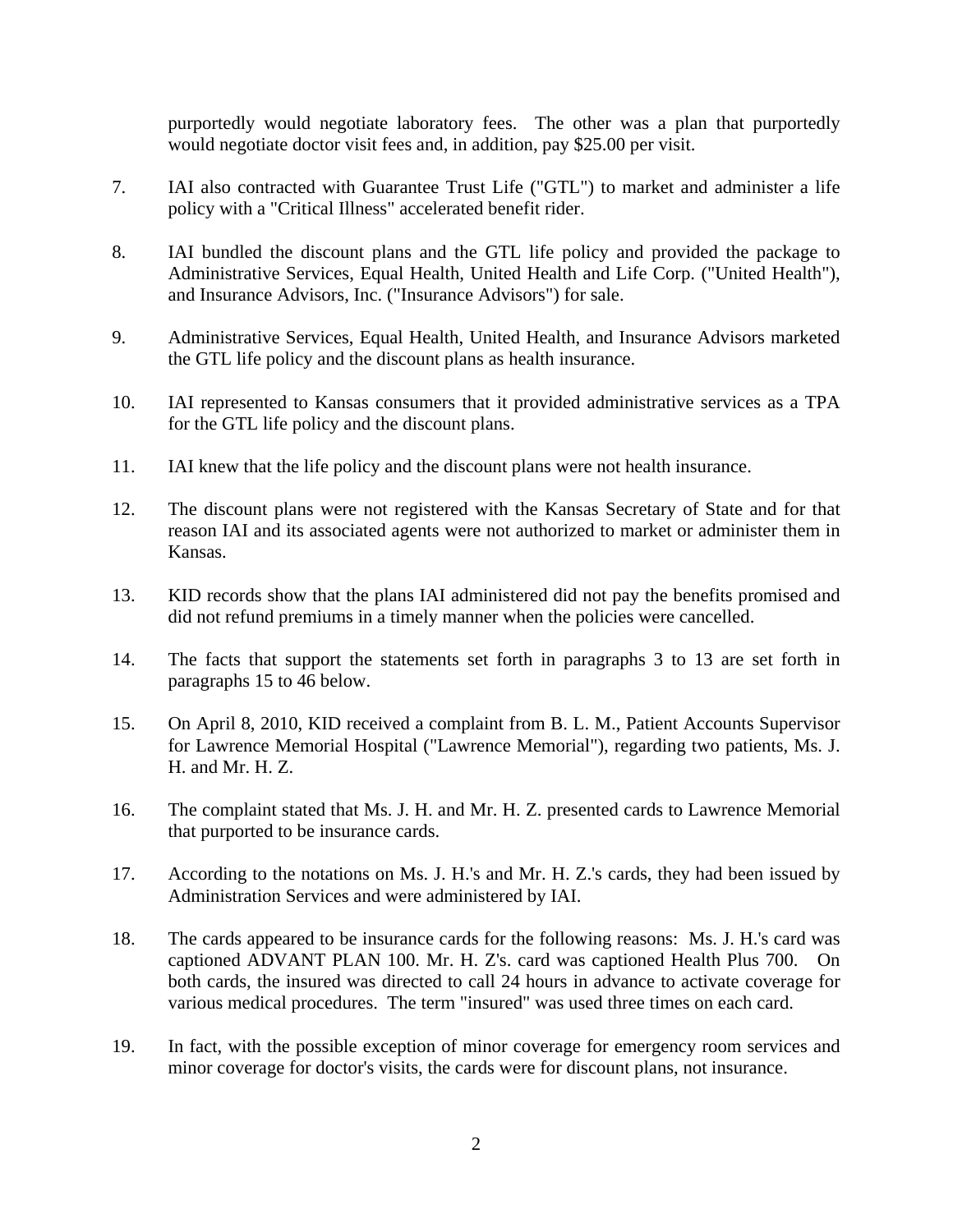- 20. Lawrence Memorial called Administration Services on a number of occasions to check on the status of the claims. Administration Services would not verify that the claims had been received but stated that Lawrence Memorial could assume that the claims had been received if they were sent to IAI at P. O. Box 721324, Norman, OK 73070.
- 21. In a letter dated April 23, 2010, KID sent the complaint to IAI and requested that the company respond to each allegation made in the complaint.
- 22. KID received a response from a person purporting to be an accounts manager for Insurance Advisors, Ms. Jackie Baliel. She stated that Insurance Advisors did not process claims and referred KID to International Med Care.
- 23. Ms. J. H.'s. and Mr. H. Z.'s claims were never paid and no discounts were received.
- 24. On February 23, 2009, KID received an inquiry from Ms. J. B. concerning a package of discount plans, a policy providing minor coverage for doctor's visits, and a policy providing minor coverage for emergency room services, and the GTL policy.
- 25. She stated that she purchased the package during a cold call from an agent of Equal Health on behalf of IAI. The script for the telephone conversation included a number of references to health insurance either directly or by implication such that a consumer would conclude the products were health insurance.
- 26. A letter from IAI dated February 17, 2009, stated that the emergency room benefit had not yet been approved in Kansas and while the company expected it to be approved in the near future, it was being replaced with a better benefit. No such emergence room benefit" had been submitted to KID for approval and if submitted, would not have been approved.
- 27. In February 2009, Ms. J. B. received a letter that stated, "Dear Insured: Congratulations on your purchase of health insurance coverage. Your wise insurance decision will provide you and your loved ones with security and peace of mind for years to  $come \dots$ ."
- 28. The letter referenced above, was on what appeared to be GTL stationary and there were three references to GTL in the body of the letter. In fact, the letter had been generated and sent by Administration Services without the knowledge or approval of GTL.
- 29. Likewise, on what appeared to be GTL letterhead, Administration Services sent a description of the "Critical Illness" policy to Ms. J. B. without the knowledge or approval of GTL
- 30. On September 24, 2009, KID received a complaint from Mr. L. S. seeking assistance in getting a refund of an enrollment fee and a premium he had paid to United Health. He reported that during a cold call he purchased what was represented as health insurance. When he received the "insurance documents package" he realized it was not health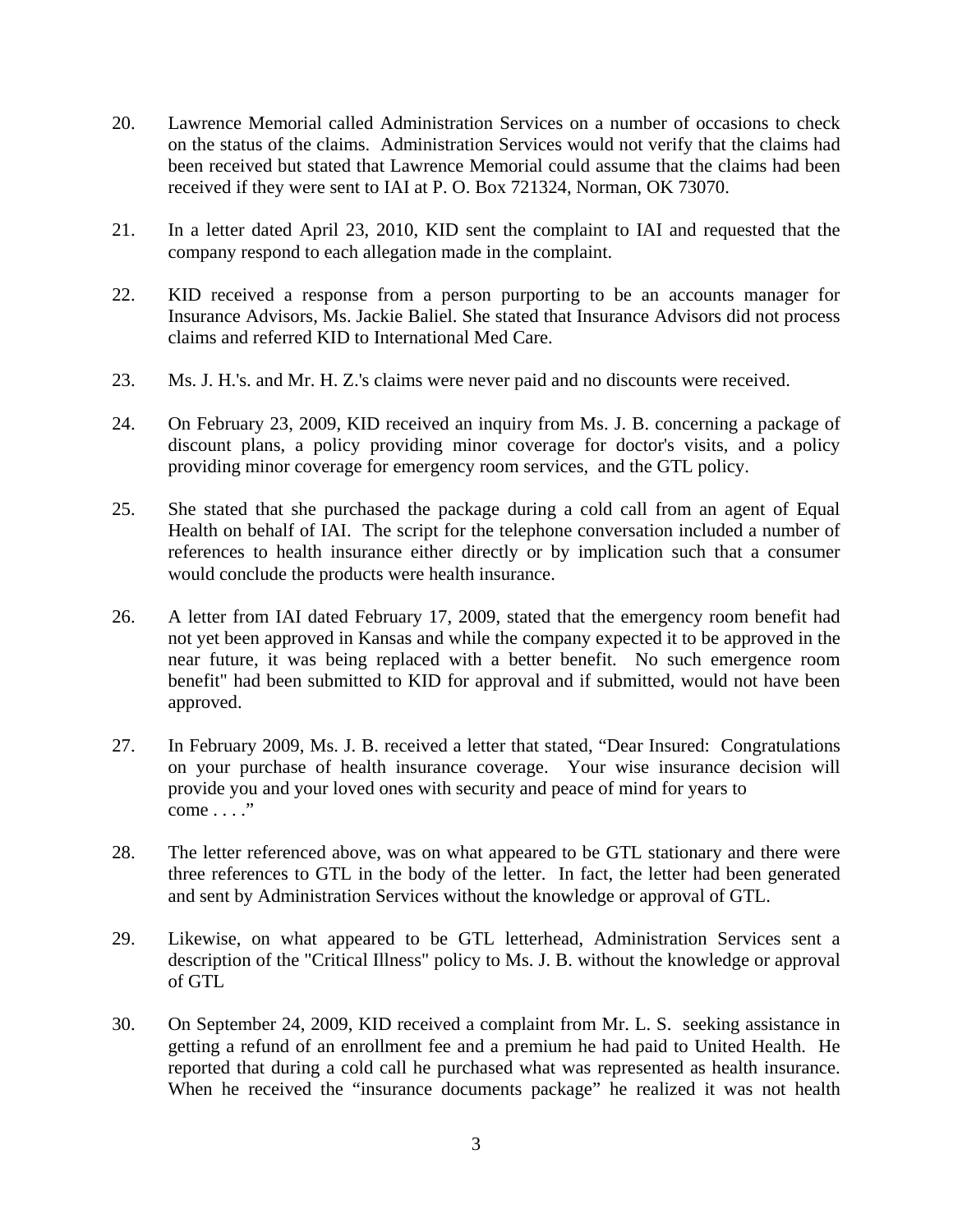insurance and faxed notice of cancellation on July 31, 2009, and a follow-up letter on August 3, 2009.

- 31. Included in Mr. L. S.'s documents was a letter on Administration Services letterhead that stated, "Dear Insured: Congratulations on your purchase of health insurance coverage. Your wise insurance decision will provide you and your loved ones with security and peace of mind for years to come . . . ."
- 32. Also in the packet was an Administration Services Advant Plan A card, effective August 1, 2009, a page of "Insurance Policy & Benefit Coverage" information for the Advant Plan A, and a number of additional pages describing what appeared to be health insurance benefits.
- 33. The Administration Services Advant Plan A card referenced IAI as the plan administrator.
- 34. On September 25, 2009, a KID consumer assistance representative mailed copies of Mr. L. S.'s complaint to Administration Services and asked it to respond to the allegations.
- 35. When no response was received, a KID representative mailed a second letter to Administration Services demanding a response within 15 days.
- 36. On October 29, 2009, KID received a response from Jackie Baliel on Administration Services letterhead stating that credit had been applied to the consumer's credit card on October 19, 2009.
- 37. Shortly after December 4, 2009, Mr. L. S. got a refund of his money.
- 38. On December 11, 2009, KID received a complaint from Mr. C. R. in which he stated that he had enrolled with IAS for what was represented as health insurance in September 2009 and paid a premium of \$209.80.
- 39. Mr. C. R. said he was told he could cancel in the first 60 days and get his money back. He mailed his cancellation to IAS on September 24, 2009 but had not gotten his money back at the time he contacted KID. Included in his package was the GTL policy with the "Critical Illness" rider. Mr. C. R. stated that he paid a premium to GTL of \$150.00. He stated that he sent GTL a cancellation notice on November 9, 2009 but had not received his refund from GTL at the time he filed his complaint.
- 40. On September 19, 2009, Mr. C. R. received a letter from IAS stating "the Discount Benefit Package is currently pending approval in your state and should be available within the next 60 days." No such "Discount Benefit Package" was pending approval in Kansas.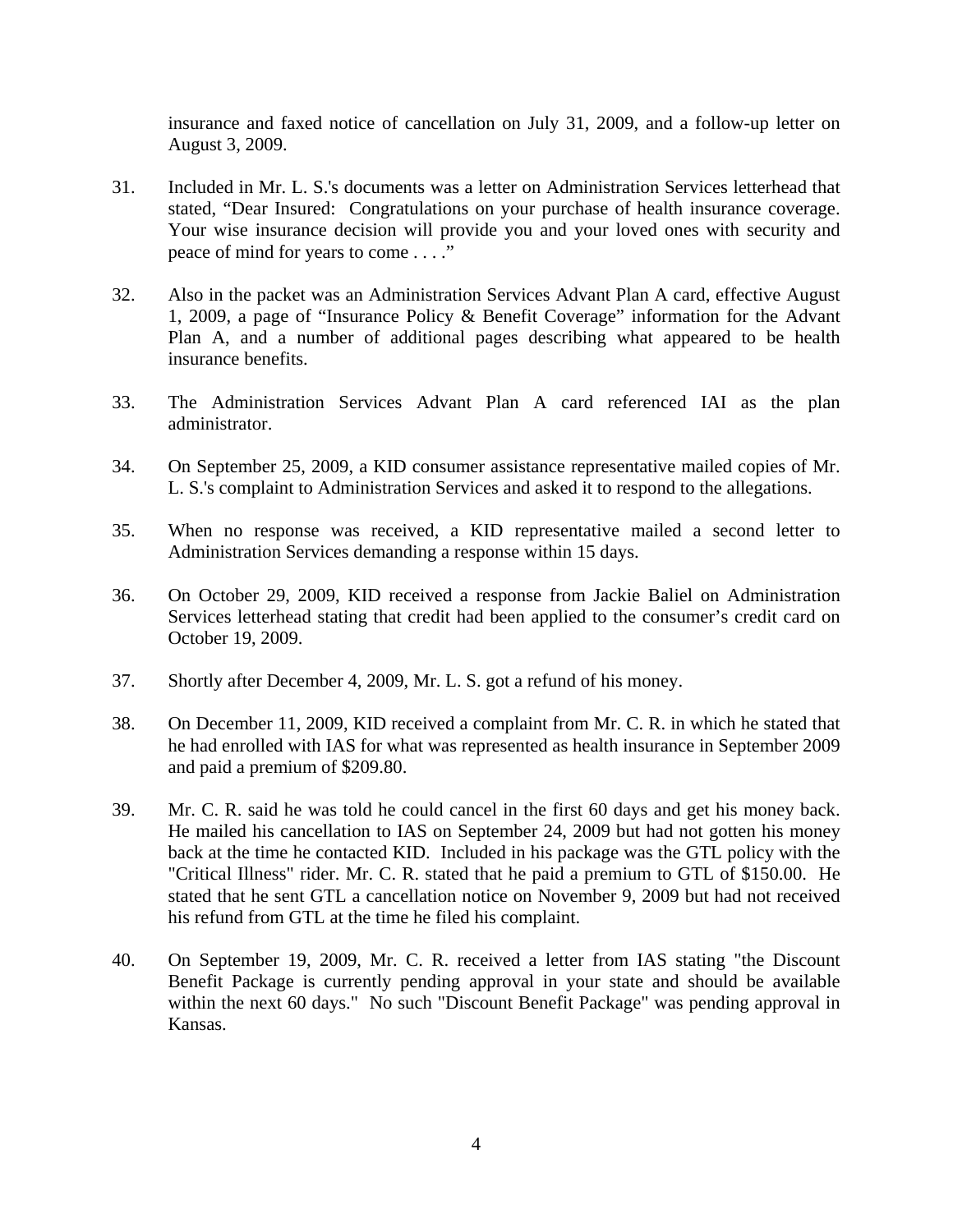- 41. On March 31, 2010, KID received a complaint filed on behalf of Ms F. K. The party making the complaint stated that Ms. F. K. cancelled a high deductible medical policy and purchased what she believed was medical insurance through United Health.
- 42. In fact, Ms. F. K. had purchased an Advant Benefit Package of discount plans and the GTL life policy with the "Critical Illness" rider.
- 43. Ms. F. K. purchased the products in a telephone call. During that call, she was led to believe she was purchasing health insurance.
- 44. Ms. F. K. received a packet of documents from IAS, some of which referred to the Advant Benefit Package as "health insurance."
- 45. The cover letter from IAS stated, "Dear Insured: Congratulations on your purchase of health insurance coverage. Your wise insurance decision will provide you and your loved ones with security and peace of mind for years to come . . . ."
- 46. Ms. F..K. submitted claims following emergency hospitalization in November 2009, and as of March 2010, the date of her complaint, she had received no benefits.
- 47. In a letter to Respondent dated October 20, 2010, a Staff Attorney for the Kansas Insurance Department, summarized the facts KID believed were true and gave notice that it considered Respondent's action to be a violation of K.S.A. 40-4909.
- 48. In a letter dated October 27, 2010, Respondent denied the allegations.

## **APPLICABLE LAW**

- 49. K.S.A. 40-4909 provides, in relevant part:
	- (a) The commissioner may deny, suspend, revoke or refuse renewal of any license issued under this act if the commissioner finds that the applicant or license holder has …
		- (2) Violated:
			- (A) Any provision of chapter 40 of the Kansas Statutes Annotated, and amendments thereto, or any rule and regulation promulgated thereunder; …
		- (5) Intentionally misrepresented the provisions, terms and conditions of an actual or proposed insurance contract or application for insurance; …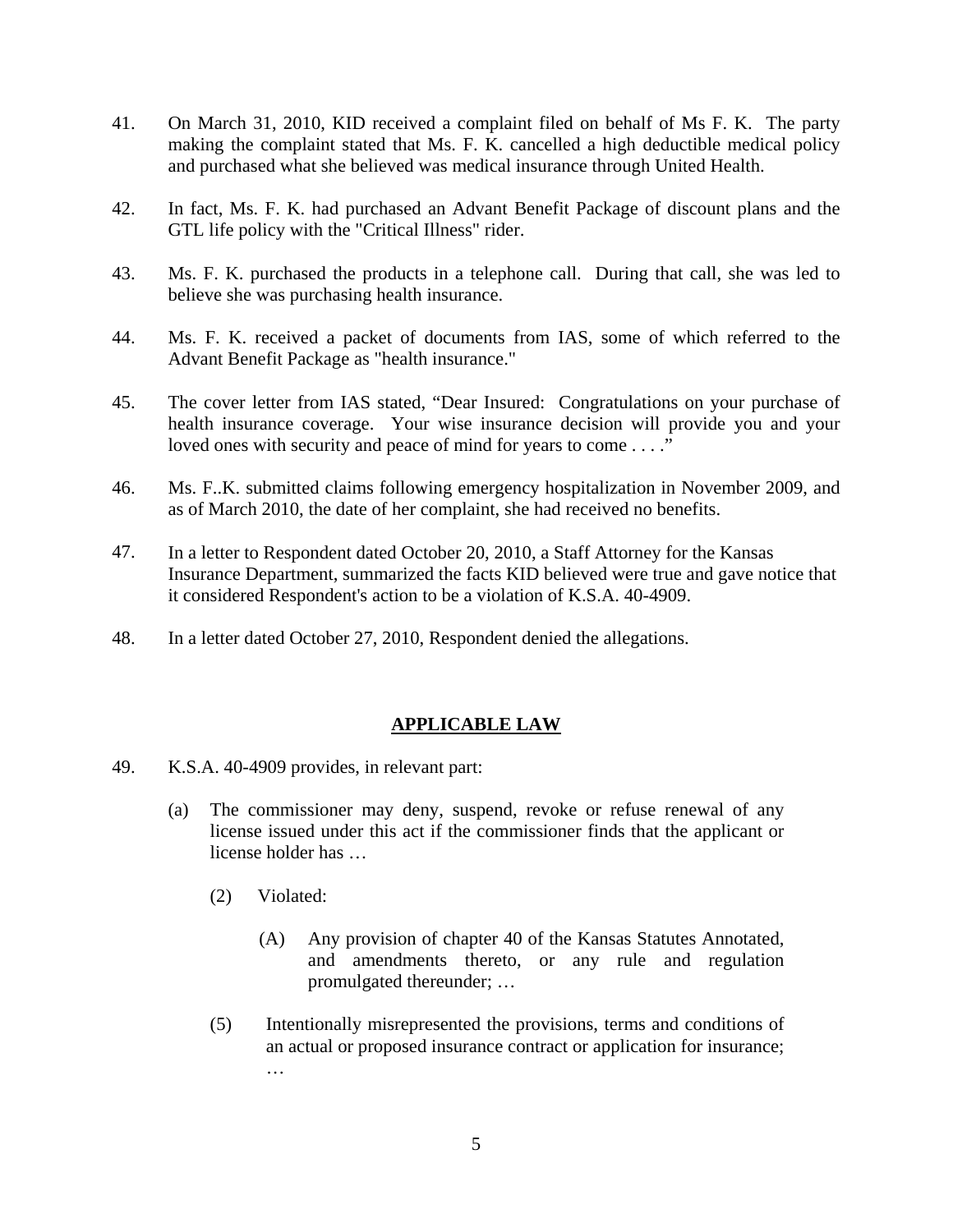- (7) Admitted to or been found to have committed any insurance unfair trade practice or fraud in violation of K.S.A. 40-2404 and amendments thereto;
- (8) Used any fraudulent, coercive, or dishonest practice, or demonstrated any incompetence, untrustworthiness, or financial irresponsibility in the conduct of business in this state or elsewhere; …
- (b) In addition, the commissioner may suspend, revoke or refuse renewal of any license if the commissioner finds that the interests of the insurer or the insurable interests of the public are not properly served under such license.
- 50. K.S.A. 2009 Supp. 40-2404 provides, in relevant part:

The following are hereby defined as unfair methods of competition and unfair or deceptive acts or practices in the business of insurance:

- (1) Misrepresentations and false advertising of insurance policies. Making, issuing, circulating or causing to be made, issued or circulated, any estimate, illustration, circular, statement, sales presentation, omission or comparison which:
	- (a) Misrepresents the benefits, advantages, conditions or terms of any insurance policy; …
	- (e) uses any name or title of any insurance policy or class of insurance policies misrepresenting the true nature thereof;
	- (f) is a misrepresentation for the purpose of inducing or tending to induce the lapse, forfeiture, exchange, conversion or surrender of any insurance policy; …
- (2) False information and advertising generally. Making, publishing, disseminating, circulating or placing before the public, or causing, directly or indirectly, to be made, published, disseminated, circulated or placed before the public, in a newspaper, magazine or other publication, or in the form of a notice, circular, pamphlet, letter or poster, or over any radio or television station, or in any other way, an advertisement, announcement or statement containing any assertion, misrepresentation or statement with respect to the business of insurance or with respect to any person in the conduct of such person's insurance business, which is untrue, deceptive or misleading.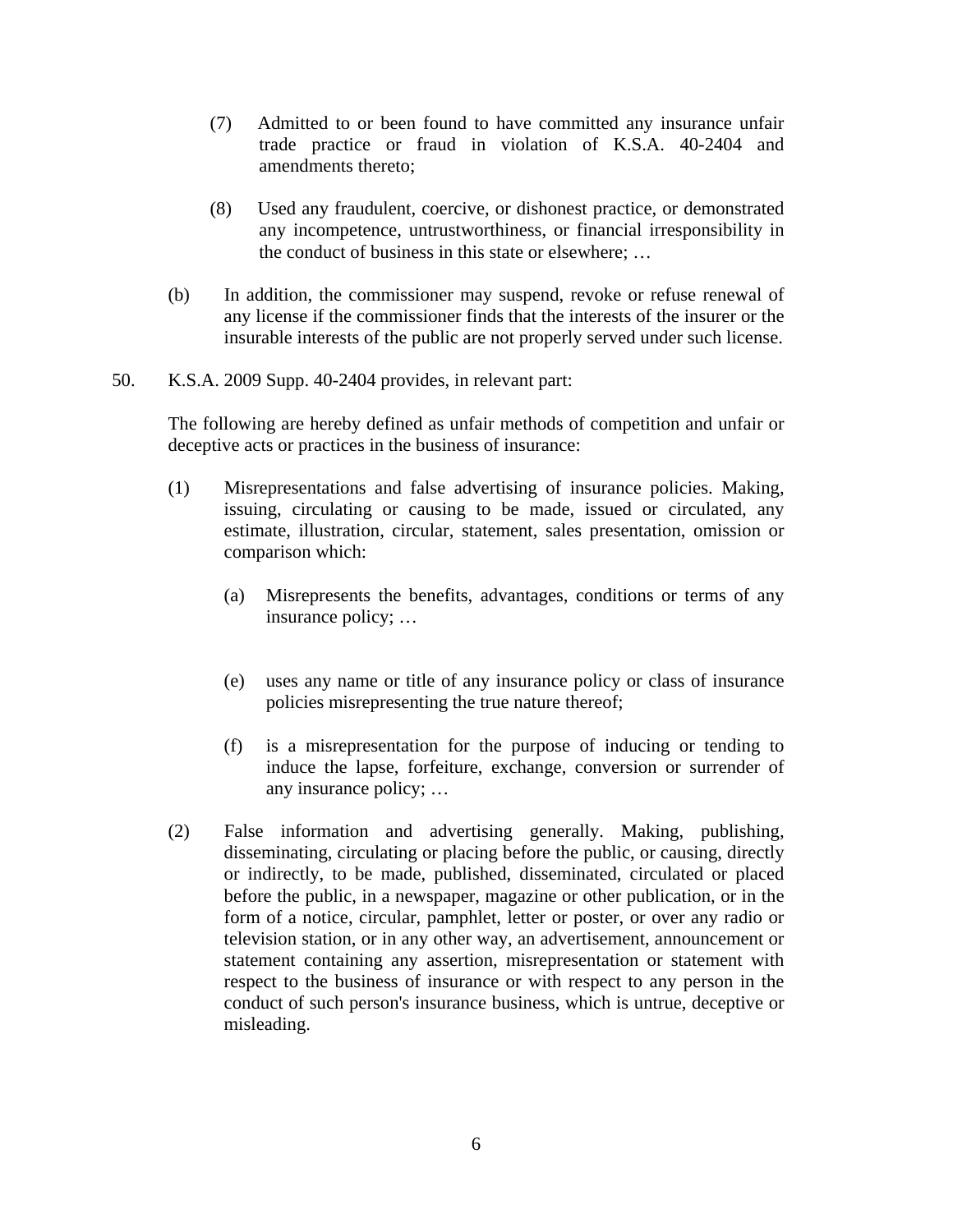#### **CONCLUSIONS OF LAW**

- 51. The Commissioner has jurisdiction over Respondent as well as the subject matter of this proceeding, and such proceeding is held in the public interest.
- 52. The license of Respondent may be revoked pursuant to K.S.A. 40-4909(a)(8) because the Respondent's acts constitute fraudulent or dishonest practices in the conduct of business.
- 53. The Commissioner concludes the license of Respondent may be revoked pursuant to K.S.A. 40-4909(b) because it is not properly serving the interests of the insurer and the insurable interests of the public.
- 54. Based on the facts and circumstances set forth herein, it appears that the use of summary proceedings in this matter is appropriate, in accordance with the provisions set forth in K.S.A. 77-537(a), in that the use of summary proceedings does not violate any provision of the law, the protection of the public interest does not require KID to give notice and opportunity to participate to persons other than Respondent, and after investigation, KID believes in good faith that the allegations will be supported to the applicable standard of proof.

 **IT IS THEREFORE ORDERED BY THE COMMISSIONER OF INSURANCE THAT** the Kansas nonresident insurance agent's license of **PATTY LYNN DORMAN** is hereby **REVOKED.** It is further ordered that **PATTY LYNN DORMAN CEASE and DESIST** from the sale, solicitation, or negotiation of insurance and/or receiving compensation deriving from the sale, solicitation, or negotiation of insurance conducted on and after the effective date of this order and/or acting on behalf of, owning, or operating any TPA in the State of Kansas

## **IT IS SO ORDERED THIS \_\_28th\_\_ DAY OF DECEMBER, 2010, IN THE CITY OF TOPEKA, COUNTY OF SHAWNEE, STATE OF KANSAS.**



.

 \_/s/ Sandy Praeger\_\_\_\_\_\_\_\_\_\_\_\_\_\_\_\_\_\_\_ Sandy Praeger

 $/s/$  John W. Campbell John W. Campbell General Counsel